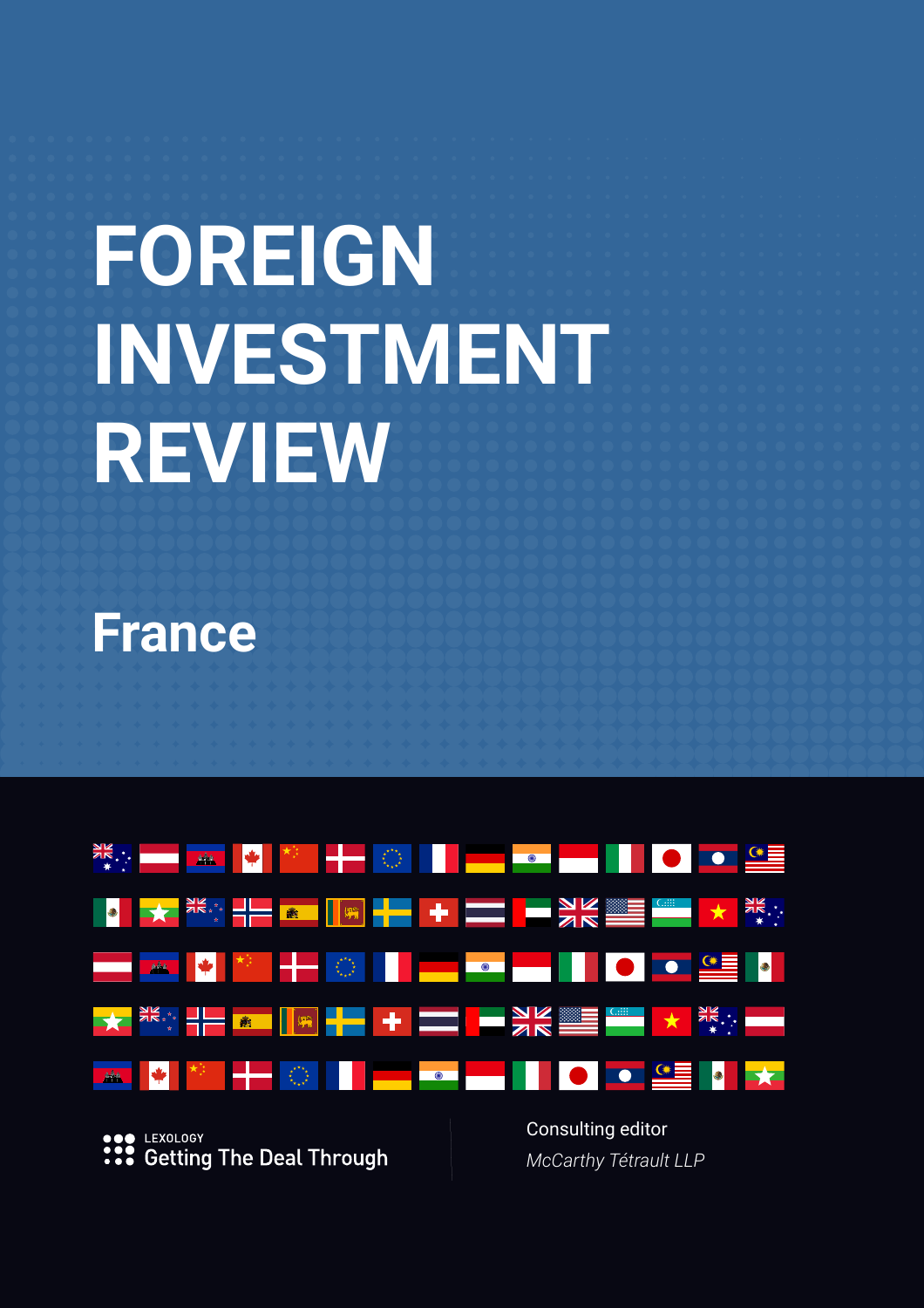# **Foreign Investment Review**

Consulting editors

#### **Oliver J Borgers**

*McCarthy Tétrault LLP*

Quick reference guide enabling side-by-side comparison of local insights, including into law, policy and relevant authorities; procedure, including thresholds and timelines; substantive assessment, including interagency and international consultation, remedies and rights of challenge and appeal; relevant recent case law; and other recent trends.

#### Generated 02 February 2022

The information contained in this report is indicative only. Law Business Research is not responsible for any actions (or lack thereof) taken as a result of relying on or in any way using information contained in this report and in no event shall be liable for any damages resulting from reliance on or use of this information. © Copyright 2006 - 2022 Law Business Research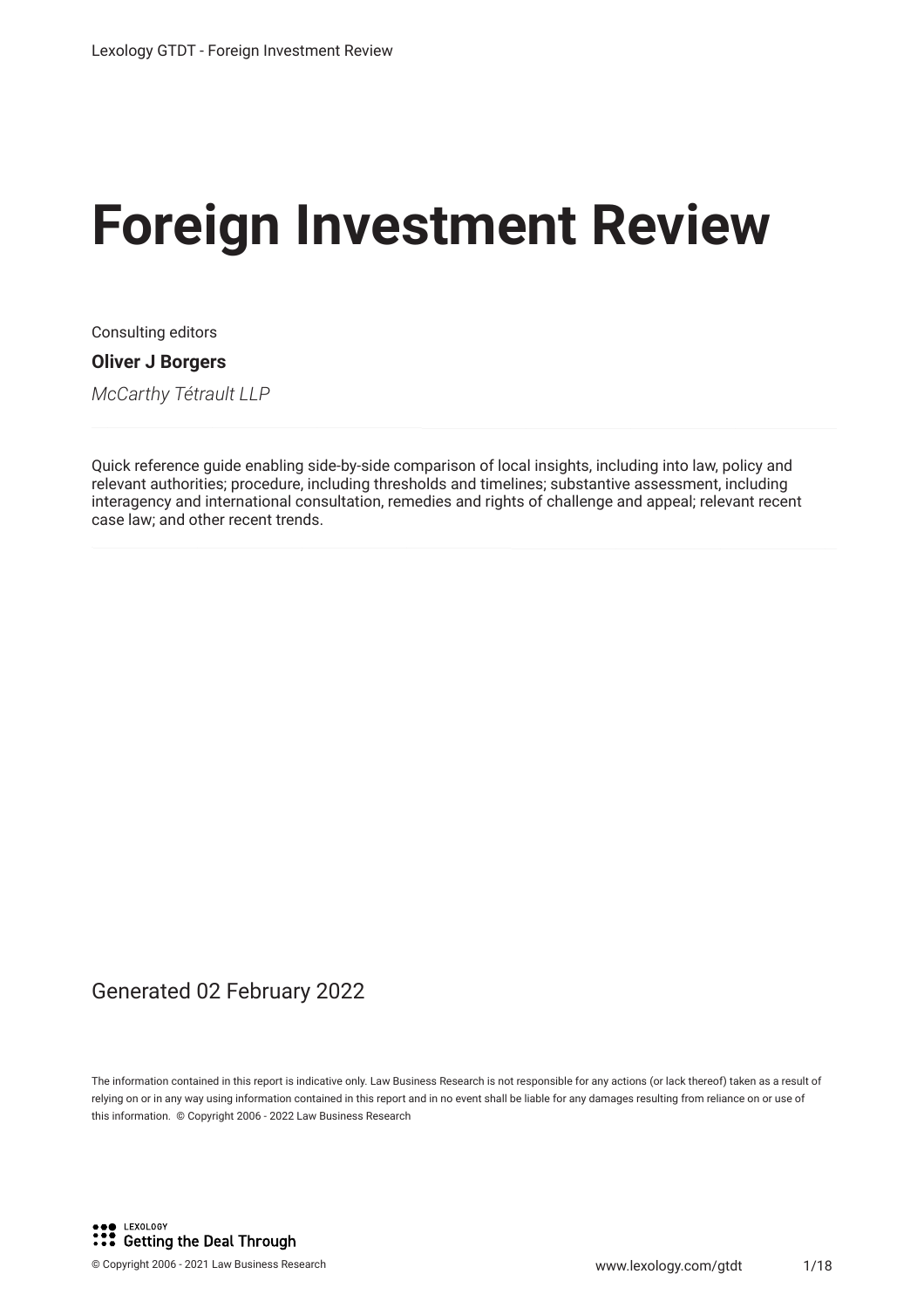## **Table of contents**

#### **LAW AND POLICY**

**Policies and practices Main laws Scope of application Defnitions Special rules for SOEs and SWFs Relevant authorities**

#### **PROCEDURE**

**Jurisdictional thresholds National interest clearance Review process Involvement of authorities**

#### **SUBSTANTIVE ASSESSMENT**

**Substantive test Other relevant parties Prohibition and objections to transaction Challenge and appeal Confdential information**

#### **RECENT CASES**

**Relevant recent case law**

#### **UPDATE AND TRENDS**

**Key developments of the past year**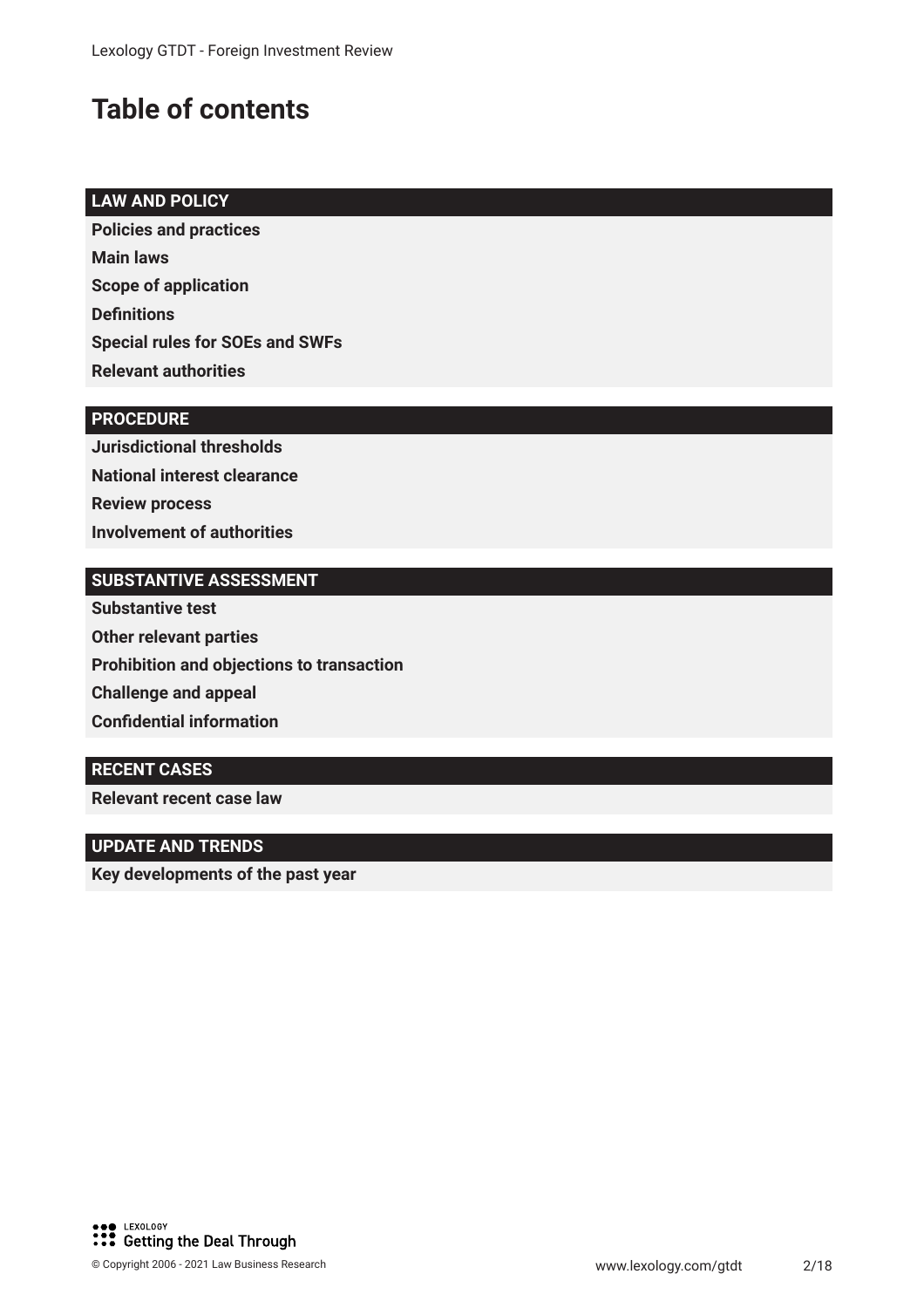### **Contributors**

#### France



**Orion Berg** oberg@whitecase.com *White & Case LLP*



**Camille Grimaldi** *White & Case LLP* **WHITE & CASE**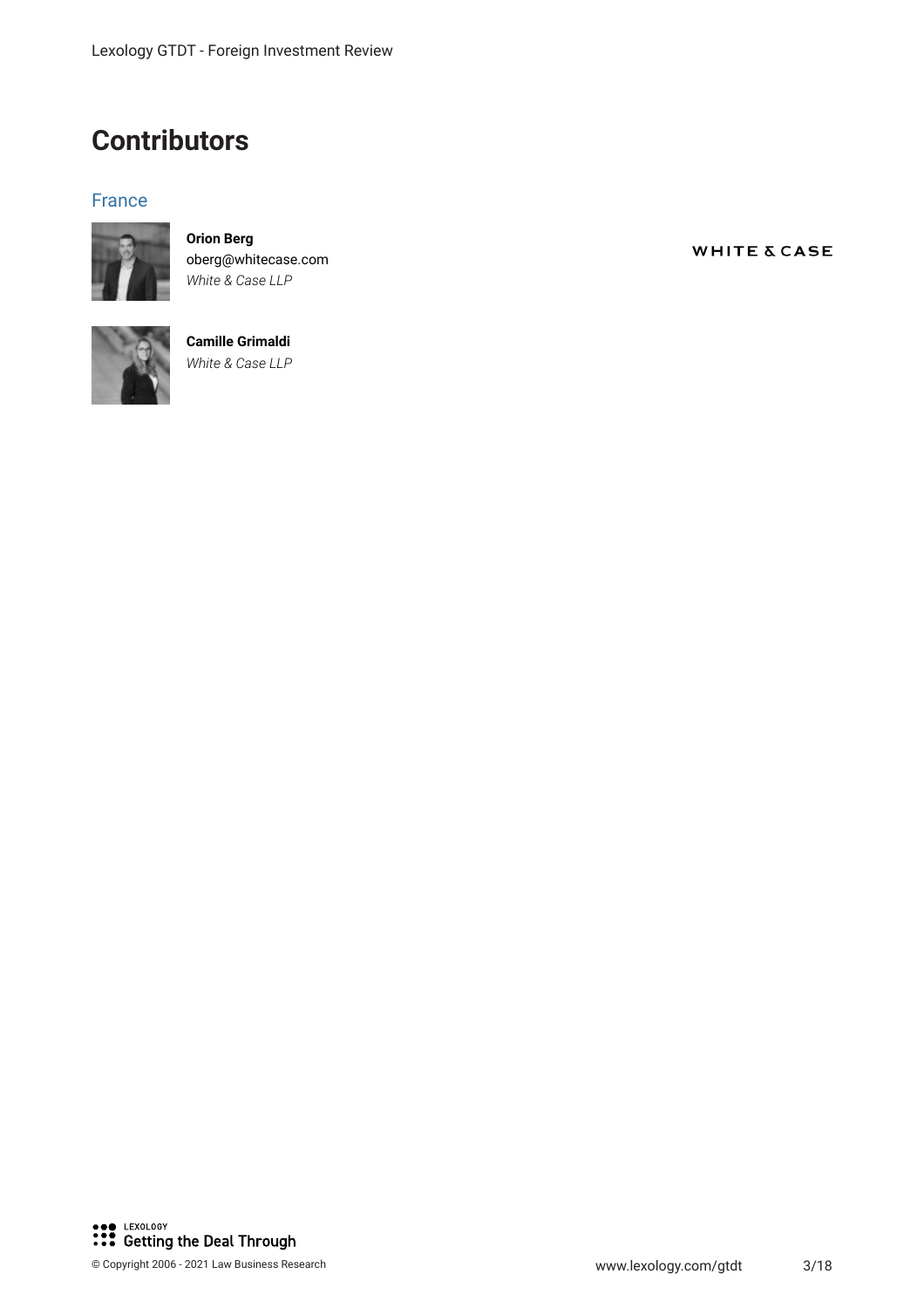#### **LAW AND POLICY**

#### **Policies and practices**

What, in general terms, are your government's policies and practices regarding oversight and review of foreign investment?

In principle, foreign investments are free in France. However, the French Ministry of Economy (MOE) reviews certain types of foreign investments involving France's national interests. In this regard, certain transactions projected by foreign investors (ie, EU and EEA investors as well as non-EU and EEA investors) in French entities active in 'sensitive activities' must obtain the MOE's prior approval.

*Law stated - 13 January 2022*

#### **Main laws**

What are the main laws that directly or indirectly regulate acquisitions and investments by foreign nationals and investors on the basis of the national interest?

Since 1966, pursuant to Law No. 66-1088 of 28 December 1966 regarding fnancial relations with foreign countries , foreign investments that are likely to adversely interfere with France's national interests are subject to a prior declaration or approval of the MOE. This Law was later supplemented by Law No. 2004-1343 of 9 December 2004 , which empowered the MoE to further regulate foreign investments, notably by injunctive relief.

France recently reinforced foreign investment control through the adoption of Law No. 2019-486 of 22 May 2019 on Business Growth and Transformation (the PACTE Law). This Law reinforced the MOE's powers in the case of breach of prior authorisation requirements.

In addition, Decree No. 2019-1590 of 31 December 2019 (the Decree of 2019) and the Ministerial Order of 31 December 2019 relating to foreign investments reformed the French foreign investment control regime. This reform implemented the legislative modifcations introduced by the PACTE Law and adapted the French legal framework to the coordination system introduced by EU Regulation 2019/452 of 19 March 2019 establishing a framework for the screening of foreign direct investment into the EU , which entered into force on 10 April 2019 and became effective on 11 October 2020. The main objective of the reform was to include new strategic sectors, refne certain concepts and provide a clearer review framework for foreign investors.

Finally, Decree No. 2020-892 of 22 July 2020 temporarily reduced the threshold triggering the MOE review of non-EU or EEA investments when targeting French listed companies in the context of the covid-19 pandemic. Foreign investments falling within these new provisions must be notifed following a fast-track procedure. The French government extended this lowered threshold to 31 December 2022.

The relevant provisions are currently codifed in articles L151-1 to L151-7 and R151-1 to R151-17 of the French Monetary and Financial Code (MFC).

*Law stated - 13 January 2022*

#### **Scope of application**

Outline the scope of application of these laws, including what kinds of investments or transactions are caught. Are minority interests caught? Are there specifc sectors over which the authorities have a power to oversee and prevent foreign investment or sectors that are the subject of special scrutiny?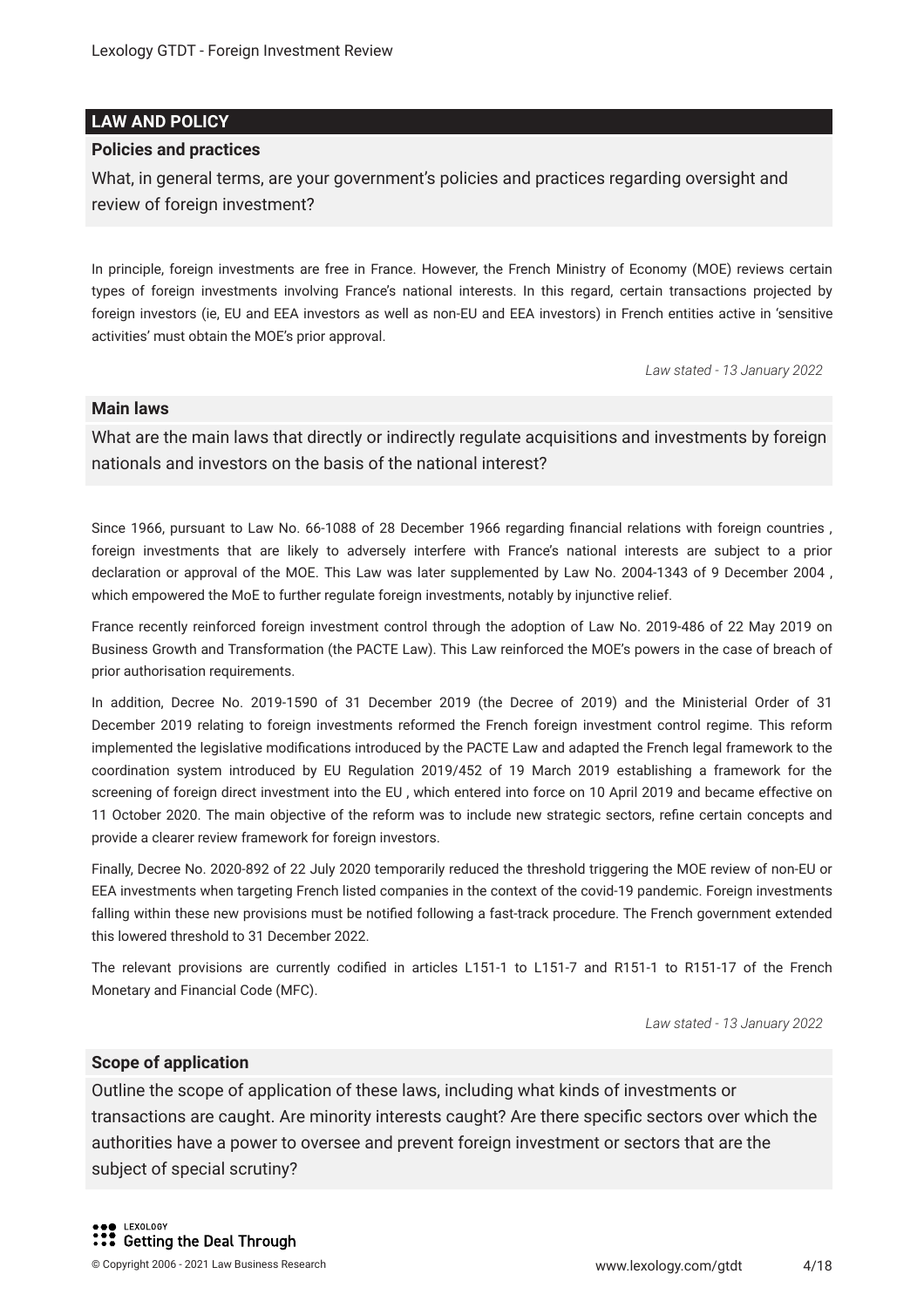The scope of the MOE review includes the following types of foreign investments:

- acquisitions by foreign investors of a direct or indirect controlling interest in a French entity, including in the case of acquisitions of joint control;
- acquisitions by foreign investors of all or part of a branch of activity of a French entity that would cover asset deals; and
- for non-EU and EEA investors only, the acquisition of more than 25 per cent of the voting rights of a French entity whether made, directly or indirectly, by a sole investor or by several investors acting in concert; in view of the covid-19 pandemic, Decree No. 2020-892 of 22 July 2020 lowered this voting rights threshold to 10 per cent for investments in listed companies (this measure is temporary and has been extended to 31 December 2022).

Acquisitions of joint control may also be captured.

The MOE only reviews foreign investments in the sensitive activities listed in the MFC. Previously, the scope of the review differed depending on the origin of the investor. The Decree of December 2019 abandoned this distinction.

Therefore, for both EU and EEA investors and non-EU and EEA investors, the list of strategic sectors includes the following:

- a frst block of defence and security-related activities:
	- relating to arms, ammunition, powders and explosive substances intended for military purposes or for war materials and assimilated materials;
	- relating to dual-use goods and technologies, or of undertakings holding national defence secrets or that have concluded a contract or subcontract to the beneft of the French Ministry of Defence; and
	- relating to the interception or detection of correspondence or conversations, capture of computer data, security of information systems, and electronic systems used in public security missions, treatment, storage and transmission of sensitive data;
- a second block of activities relating to infrastructure, goods or services essential to guaranteeing the following: energy supply, water supply, transportation networks, telecom networks, space operations, public security, public health and vital infrastructure; and
- a third 'block' of critical technologies: research and development activities in cybersecurity, artifcial intelligence, robotics, additive manufacturing, semiconductors, certain dual-use goods and technologies, sensitive data storage, energy storage, quantum technologies and biotechnologies. More recently, a Ministerial Order of 10 September 2021 added to this list technologies involved in the production of renewable energy. These critical technologies must be related to activities listed in the frst and second blocks above.

Since the Decree of 2019, under the infuence of EU law, the screening obligations also cover the editing, printing and distribution of print and digital political press as well as activities relating to the production, transformation or distribution of agricultural products enumerated at Annex I of the Treaty on the Functioning of the European Union when they contribute to food security objectives (ie, ensure access to safe, healthy, diversifed food; protect and develop agricultural lands; and promote France's food independence).

*Law stated - 13 January 2022*

#### **Defnitions**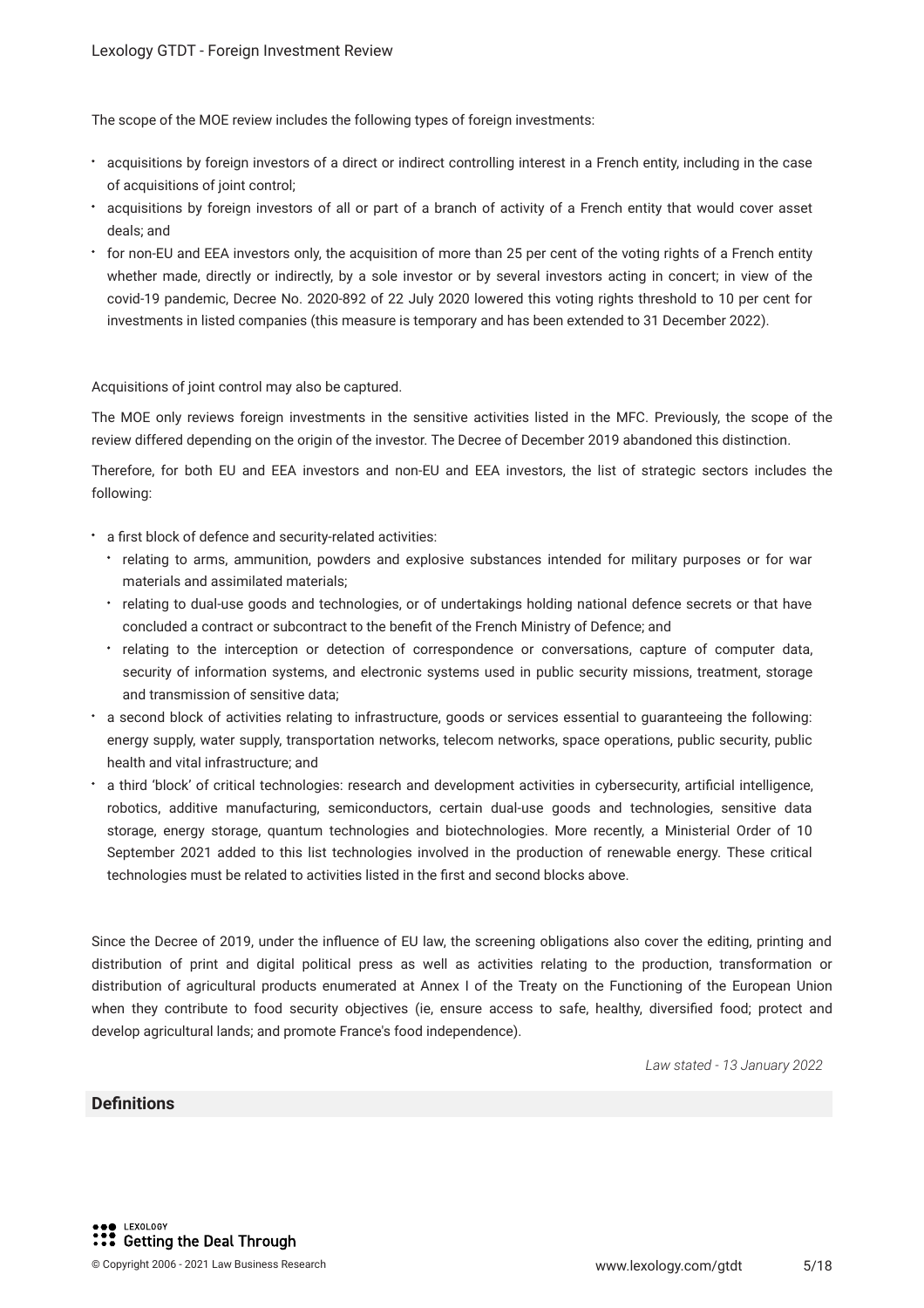#### How is a foreign investor or foreign investment defned in the applicable law?

A 'foreign investor' is defned as:

- any natural person of foreign nationality;
- any natural person of French nationality who is not domiciled in France;
- any foreign entity; or
- any entity incorporated under French law controlled by one or more persons or entities mentioned above.

All the entities controlling the direct investor shall be considered as investors. Therefore, in practice, an investor will be considered as a 'foreign investor' insofar as its chain of control includes a non-French investor, whether intermediate or ultimate.

The concept of 'control' must be interpreted by reference to article L233-3 of the French Commercial Code . This covers situations, inter alia, where the investor holds the majority of voting rights in a company, where it can solely determine the decisions at general meetings or where the investor holds the power to appoint or dismiss the majority of the members of the administrative, management or supervisory bodies of a company.

The concept of 'control' may also be interpreted in light of the merger control rules provided in article L430-1 of the French Commercial Code . This includes rights, contracts or other means conferring the possibility to exercise a decisive infuence on the activity of an undertaking (ie, rights of ownership or use on the assets of the undertaking, rights or contracts conferring a decisive infuence on the composition, deliberation or decision of the undertaking bodies).

Finally, it is specifed that the defnition of an 'EU or EEA investor' covers:

- any legal person whose chain of control contains only entities incorporated under the laws of an EU or EEA member state or entities that are nationals of, and domiciled in, this state; or
- any natural person who is a national of an EU or EEA member state and has his or her domicile in this state.

Any investor that does not fall within this defnition must be considered as a non-EU and EEA investor.

*Law stated - 13 January 2022*

#### **Special rules for SOEs and SWFs**

Are there special rules for investments made by foreign state-owned enterprises (SOEs) and sovereign wealth funds (SWFs)? How is an SOE or SWF defned?

There are no specifc rules relating to investments made by foreign SOEs and SWFs. However, the MOE may take into consideration in its review the investor relationship with foreign governments or foreign public entities, eventually to veto the investment.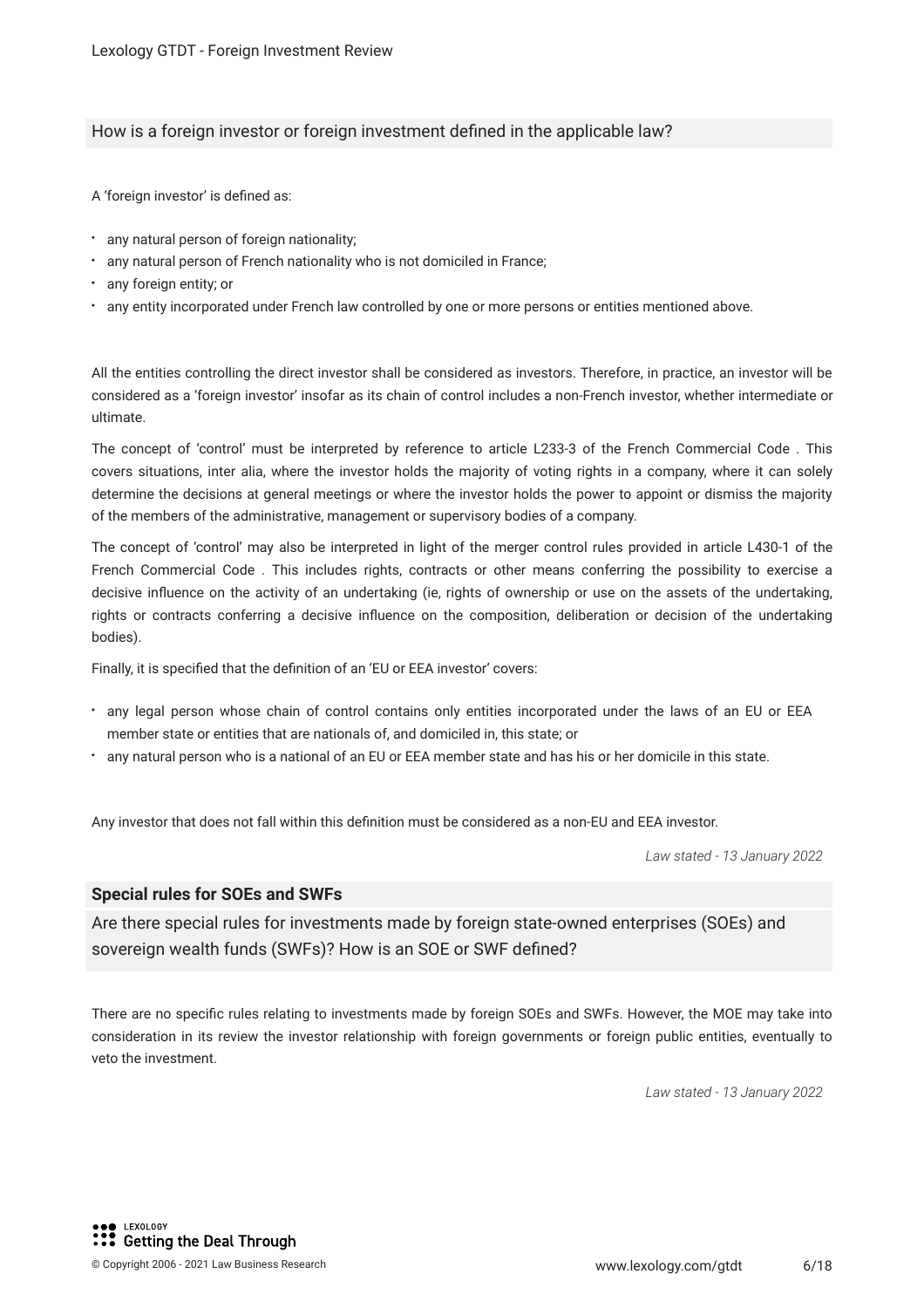#### **Relevant authorities**

Which officials or bodies are the competent authorities to review mergers or acquisitions on national interest grounds?

The competent authority to review foreign investments on national interest grounds is the MOE. The Bureau Multicom 4 within the MOE's Treasury Department is formally in charge of the review. A foreign direct investment review may also entail the consultation of other ministries or public agencies, depending on the relevant sectors affected by the investment. Since January 2016, a commissioner of strategic information and economic security (attached to the MOE) also assists the Treasury when coordinating inter-ministerial consultations. The MoE may also seek the cooperation of other national authorities.

*Law stated - 13 January 2022*

Notwithstanding the above-mentioned laws and policies, how much discretion do the authorities have to approve or reject transactions on national interest grounds?

The MOE must verify that the foreign investment will not contravene France's public order, public security or national defence.

The MOE does not need to give detailed reasoning when it approves a foreign investment or when it considers that the foreign investment is outside the scope of review.

The MOE should provide its reasoning when it refuses to clear a foreign investment. The MOE has rather wide discretion to decide whether an investment contravenes France's national interests. The Decree of 2019 specifed that the MOE may take into consideration the ties between the foreign investor and a foreign government or foreign public entity. In addition, the MOE may refuse to grant authorisation if there is a 'serious presumption' that the investor is likely to commit or has been punished for committing certain enumerated infringements (eg, drug trafficking, procuring, money laundering, fnancing terrorism, corruption or infuence peddling). The MOE may also take into account the investor's previous track record in breaching prior authorisation requirements or non-compliance with MOE injunctions and interim measures.

*Law stated - 13 January 2022*

#### **PROCEDURE**

#### **Jurisdictional thresholds**

What jurisdictional thresholds trigger a review or application of the law? Is fling mandatory?

The target's involvement in a strategic activity listed in the Monetary and Financial Code triggers the review of the Ministry of Economy (MOE). There is no specifc threshold in terms of turnover, asset size, purchase price or enterprise value. Therefore, even minor transactions may be subject to screening.

The fling is mandatory, and the transaction cannot be closed before clearance has been granted ('standstill effect'). The MOE may impose injunctions and interim measures in the case of breach of the notifcation requirements.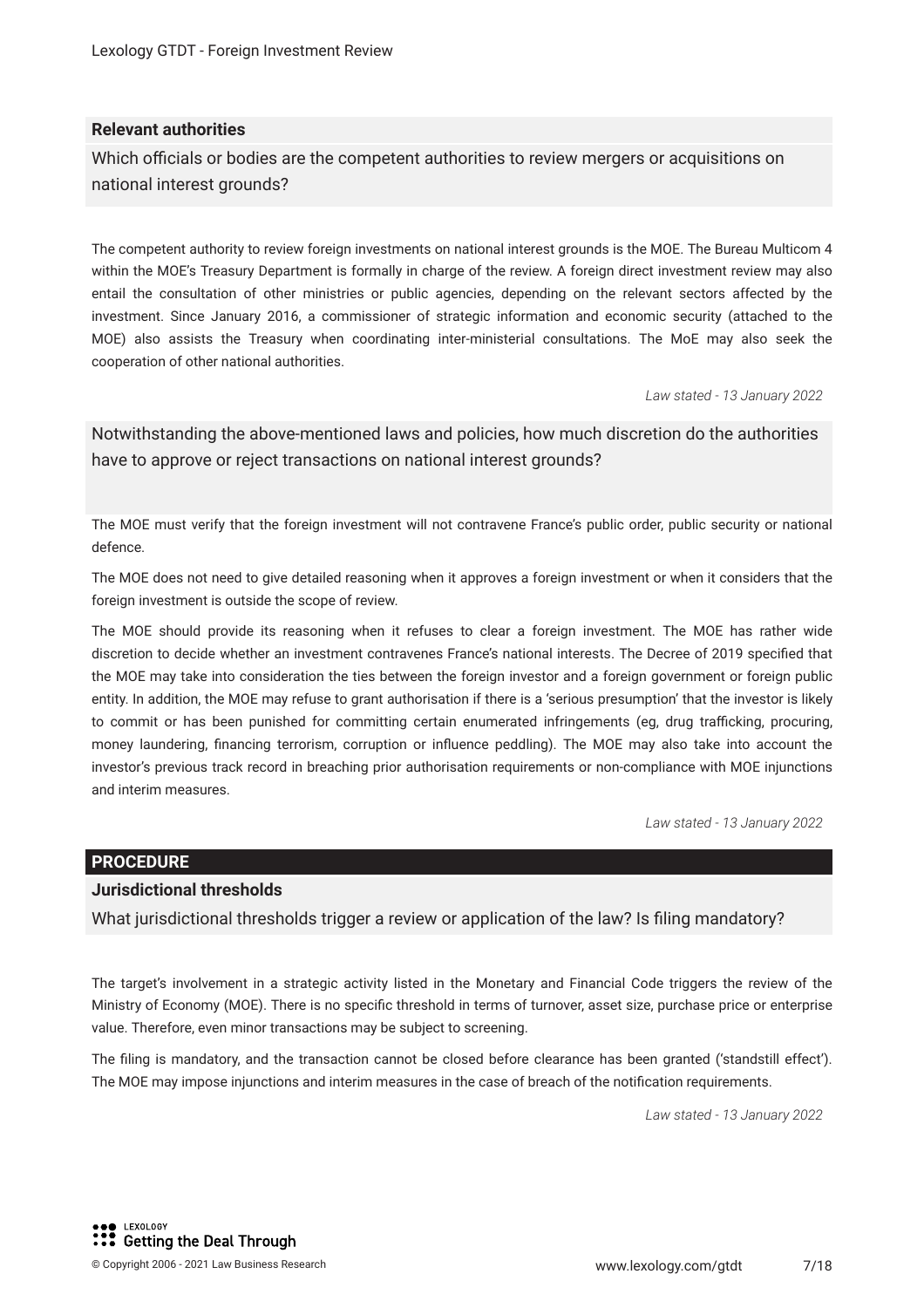#### **National interest clearance**

What is the procedure for obtaining national interest clearance of transactions and other investments? Are there any fling fees? Is fling mandatory?

Any investment falling within the scope of the review must be fled with the MOE for prior authorisation. There are no fling fees. A form template is available on the MOE's website.

The Ministerial Order of 31 December 2019 specifes the information that must be provided in a request for authorisation. The fling must notably contain information on the identity of both the foreign investor (including the identity of its chain of control members) and the target entity, as well as their corporate structure, activities, markets, competitors, etc. Information on the projected investment must also be provided, notably regarding its fnancial modalities, the transaction size and the investment strategy of the investor.

The Ministerial Order of 10 September 2021 specifed and in part formalised the list of information to be provided in an authorisation request. In particular, the investor will now have to provide a specifc form (available on the EU Commission website) if its chain of control includes an entity located outside the European Union, in compliance with EU Regulation 2019/452 of 19 March 2019 establishing a framework for the screening of foreign direct investment into the EU . The Ministerial Order of 10 September 2021 also made it mandatory for the investor to include certain information on the target (eg, IP elements, competitor's market share, access and processing of French customer's data). These new rules entered into force on 1 January 2022.

Furthermore, when applicable, investors will have to provide information regarding any potential signifcant capital ties or fnancial support received from a state or public body outside the European Union over the last fve years. The investor must also certify that itself and, to the best of its knowledge, the members of its executive body in the case of legal persons, have not been convicted of certain listed offences in the last fve years. If an investment fund is part of the chain of control, the request for prior fling must specify the identity of its manager and controlling shareholders (natural or legal persons).

In addition, prior to formally fling an authorisation request, the investor or the target may elect to approach the MOE through a formal comfort process to obtain its position on whether a particular transaction falls within the scope of the review. The target may submit such a request ahead of any investment project to obtain comfort on whether its activities should be considered strategic in the sense of the regime.

Finally, the MOE has the power to order an investor to fle for review a transaction that has already been implemented that should have been subject to prior approval.

*Law stated - 13 January 2022*

#### Which party is responsible for securing approval?

Only the foreign investor is responsible for submitting an application for authorisation. In the case of a chain of control involving several foreign investors, any foreign investor may make the application on behalf of all the other members of the chain.

*Law stated - 13 January 2022*

#### **Review process**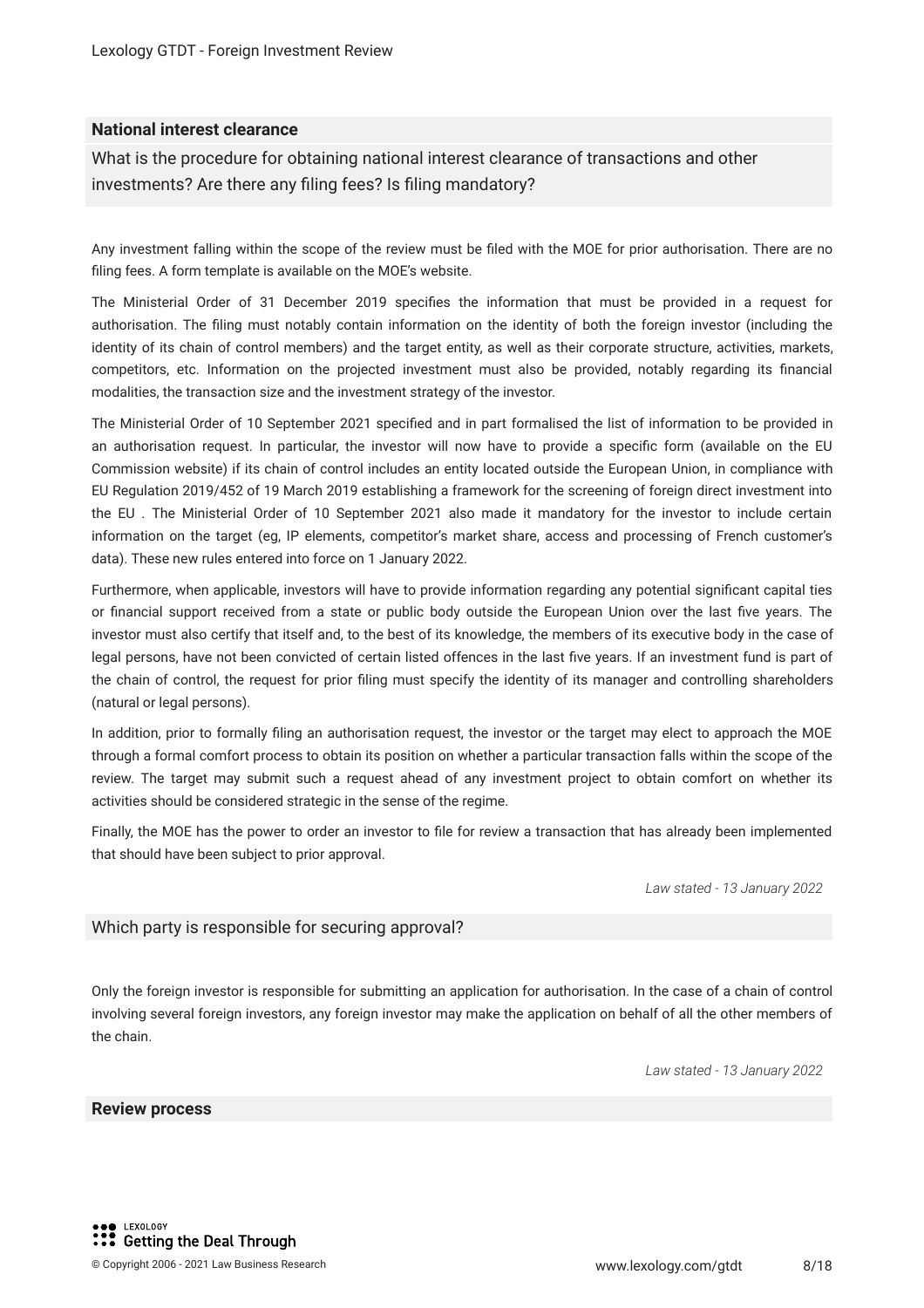How long does the review process take? What factors determine the timelines for clearance? Are there any exemptions, or any expedited or 'fast-track' options?

The MOE has 30 business days from the date of the notifcation of a complete fle to indicate whether a transaction falls outside the scope of the review, is cleared unconditionally or requires further analysis.

Where further analysis is required and conditions are necessary, the MOE has an additional period of 45 business days to provide the investor with its fnal decision (ie, refusal of the investment or clearance with conditions).

In the absence of a response from the MOE within the stated time limit, the application is deemed to be rejected.

Furthermore, Decree No. 2020-892 of 22 July 2020 introduced a fast-track procedure for investments in French listed companies beyond a 10 per cent threshold in voting rights. The investor must give prior notice to the MOE of the projected investment. Unless the MOE objects, the authorisation is deemed granted within 10 days of the notifcation. If the MOE objects, the foreign investor should request prior approval under the normal route. The foreign investor should implement the transaction within six months of the notifcation. This procedure is temporary and has been extended to 31 December 2022.

The investor is exempted from fling an application for prior approval in the following situations:

- intra-group investments: the investment is made between entities belonging to the same group, (ie, entities with the same shareholder holding directly or indirectly more than 50 per cent of their capital or voting rights); or
- situations where the foreign investor already obtained the MOE's prior approval for investing in the target:
	- if the investor previously acquired a controlling stake in an entity following a transaction that was authorised by the MOE, the investor is exempted from fling a second application for the subsequent acquisition of 25 per cent of the voting rights (directly or indirectly, alone or in concert) in this entity; or
	- if the investor has previously acquired 25 per cent of voting rights (directly or indirectly, alone or in concert) in an entity following a transaction that was authorised by the MOE, the investor is exempted from fling a second application for the subsequent acquisition of control of this entity; nevertheless, the investor should still notify the MOE of the transaction in advance (unless the MOE objects, the new authorisation is deemed granted within 30 days from the notifcation).

*Law stated - 13 January 2022*

Must the review be completed before the parties can close the transaction? What are the penalties or other consequences if the parties implement the transaction before clearance is obtained?

The transaction cannot be implemented until clearance is granted or the MOE confrms that the transaction is out of the scope of review (standstill effect). A foreign investment falling within the scope of the review that is completed without the MOE's prior authorisation is null and void.

Law No. 2019-486 of 22 May 2019 on Business Growth and Transformation (the PACTE Law) reinforced the MOE's enforcement powers in the case of breach to the standstill effect. As such, the MOE may enjoin the investor to:

- fle for prior authorisation this measure is not simply punitive, but may also be used by the MOE to give the foreign investor the possibility to cure the situation;
- unwind the transaction at his or her own expense; or
- amend the transaction.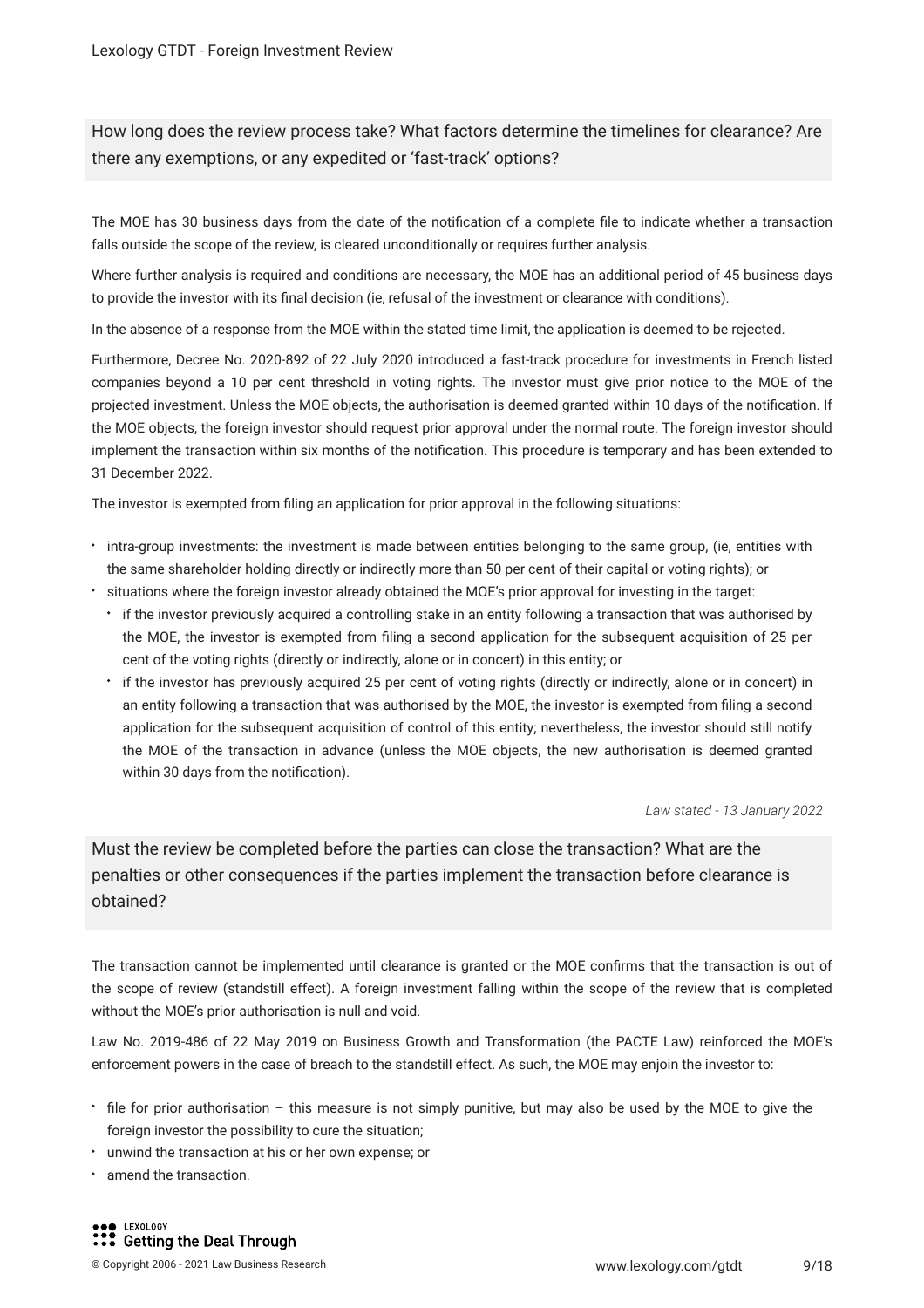In addition, if the protection of public order, public security or national defence is compromised or likely to be compromised, the MOE also has the power to pronounce the following interim measures:

- suspend the investor's voting rights in the target company;
- prohibit or limit the distribution of dividends to the foreign investor;
- temporarily suspend, restrict or prohibit the free disposal of all or part of the assets related to the sensitive activities carried out by the target; and
- appoint a temporary representative within the company to ensure the preservation of national interests.

The MOE may also impose monetary sanctions amounting to twice the value of the investment at stake, 10 per cent of the annual turnover achieved by the target company, €1 million for natural persons or €5 million for legal entities.

More generally, pursuant to articles 458 and 459 of the French Customs Code, infringement of the foreign investments control requirement may be subject to the following criminal penalties:

- up to fve years' imprisonment;
- confscation of the property and of the assets that are the proceeds of the offence; and
- a fne ranging from the amount in question to twice the sum to which the offence or attempted offence relates.

*Law stated - 13 January 2022*

#### **Involvement of authorities**

Can formal or informal guidance from the authorities be obtained prior to a fling being made? Do the authorities expect pre-fling dialogue or meetings?

The MOE may be approached informally to seek general guidance.

In addition, the investor may elect to approach the MOE through a formal comfort process to obtain its position on whether a particular transaction falls within the scope of the review. Potential foreign investors are also entitled to obtain comfort from the MOE at an earlier stage in the context of bid processes (eg, before they enter into exclusive discussions with the seller).

In the context of a contemplated transaction, the target may also submit such request to obtain comfort about whether its activity falls in the scope of the foreign direct investment review. This is an important tool for sellers of potential sensitive targets who would like to obtain better visibility into the process.

*Law stated - 13 January 2022*

When are government relations, public affairs, lobbying or other specialists made use of to support the review of a transaction by the authorities? Are there any other lawful informal procedures to facilitate or expedite clearance?

There is no specifc framework for informally approaching the MOE, including with the assistance of public affairs specialists.

Law No. 2016-1691 of 9 December 2016 on transparency, the fght against corruption and the modernisation of economic life requires lobbyists to register on a public register for transparency purposes. As of September 2020,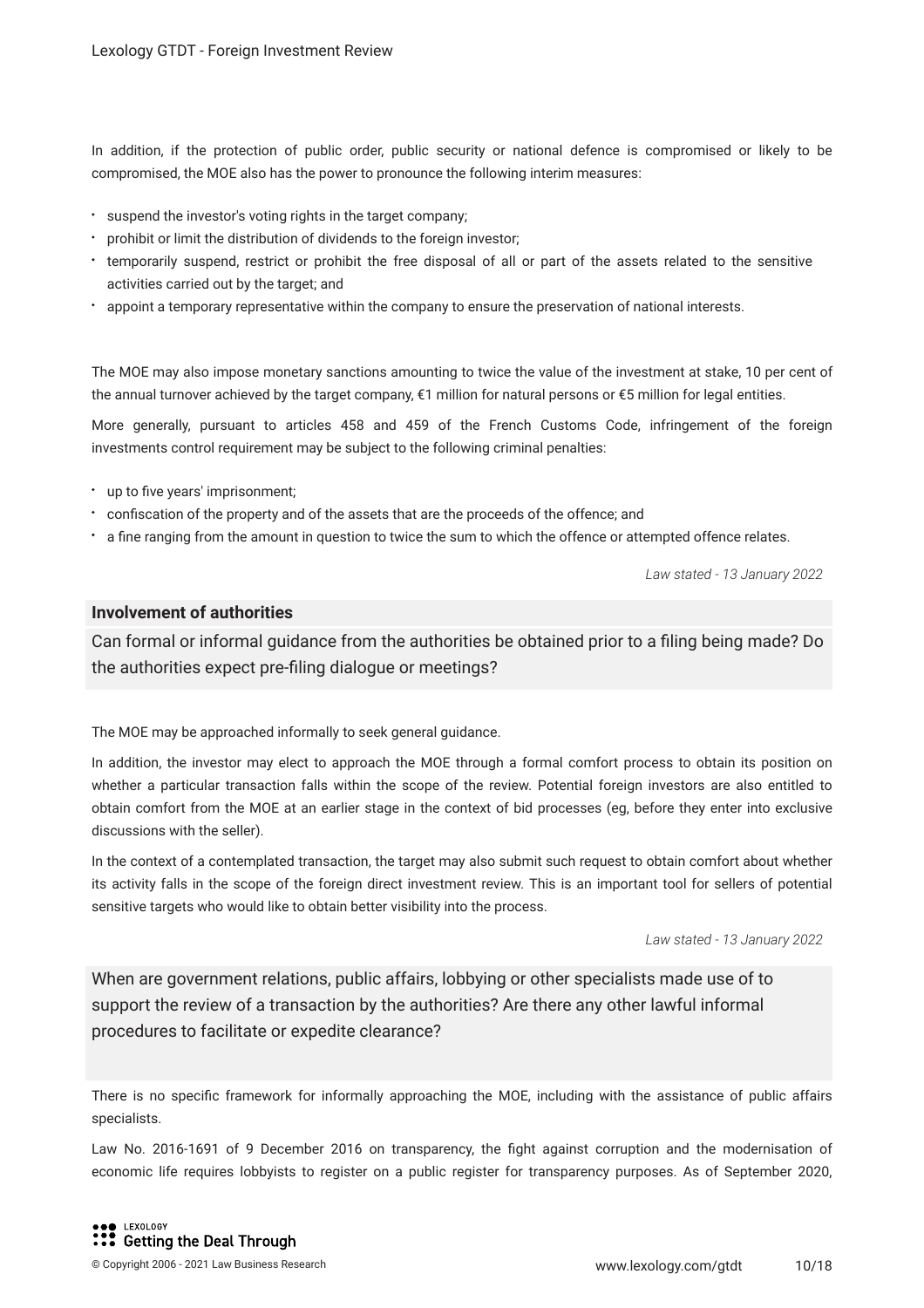nearly 2,100 lobbyists have registered and have declared more than 27,000 lobbying activity reports.

*Law stated - 13 January 2022*

What post-closing or retroactive powers do the authorities have to review, challenge or unwind a transaction that was not otherwise subject to pre-merger review?

The transaction cannot be implemented until clearance is granted or the MOE confrms that the transaction is out of the scope of review (standstill effect). A foreign investment falling within the scope of the review that is completed without the MOE's prior authorisation is null and void.

The PACTE Law reinforced the MOE's enforcement powers in the case of breach to the standstill effect. As such, the MOE may enjoin the investor to:

- fle for prior authorisation this measure is not simply punitive, but may also be used by the MOE to give the foreign investor the possibility to cure the situation;
- unwind the transaction at his or her own expense; or
- amend the transaction.

In addition, if the protection of public order, public security or national defence is compromised or likely to be compromised, the MOE also has the power to pronounce the following interim measures:

- \* suspend the investor's voting rights in the target company;
- prohibit or limit the distribution of dividends to the foreign investor;
- temporarily suspend, restrict or prohibit the free disposal of all or part of the assets related to the sensitive activities carried out by the target; and
- appoint a temporary representative within the company to ensure the preservation of national interests.

The MOE may also impose monetary sanctions amounting to twice the value of the investment at stake, 10 per cent of the annual turnover achieved by the target company, €1 million for natural persons or €5 million for legal entities.

More generally, pursuant to articles 458 and 459 of the French Customs Code, infringement of the foreign investments control requirement may be subject to the following criminal penalties:

- up to fve years' imprisonment;
- confscation of the property and of the assets that are the proceeds of the offence; and
- a fne ranging from the amount in question to twice the sum to which the offence or attempted offence relates.

*Law stated - 13 January 2022*

#### **SUBSTANTIVE ASSESSMENT**

#### **Substantive test**

What is the substantive test for clearance and on whom is the onus for showing the transaction does or does not satisfy the test?

The Ministry of Economy (MOE) investigates whether the projected investment may harm France's national interests, in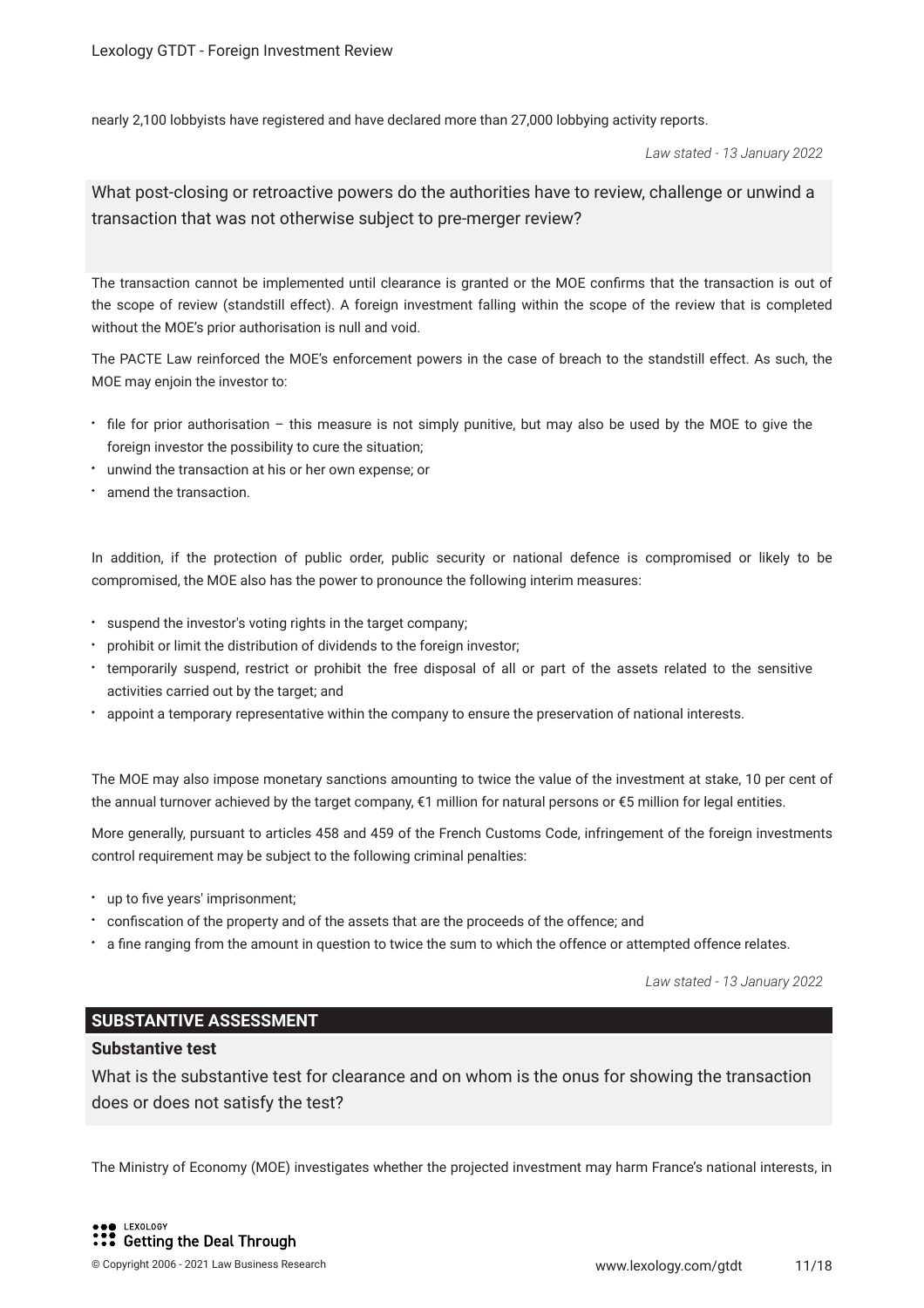particular whether the target carries out, even incidentally, activities participating in the exercise of public authority or activities likely to undermine public order, public security or national defence, or relating to the research, production or marketing of arms, ammunition, explosive powders and substances. The MOE has wide discretion to appreciate whether an investment contravenes French national interests. The foreign investor may identify in its request for prior approval the reasons why the transaction is not likely to jeopardise France's national interest.

The substantive test focuses on determining whether the projected investment can be cleared unconditionally or clearance should be granted subject to conditions (mitigation requirements). The conditions should be proportionate and ensure the preservation of French national interests. The main types of conditions are:

- to ensure the continuity and security of the French target's sensitive activities on the French territory, notably regarding the application of any foreign regulation that would contravene their implementation (eg, export control regulation);
- to protect the knowledge and know-how of the French target company;
- to adapt the governance and the exercise of rights in the French target company; and
- to define the modalities of the investor's post-closing reporting obligations.

In extreme cases, the MOE may require divestment of the sensitive activities.

Since Decree No. 2019-1590 of 31 December 2019 (the Decree of 2019), the MOE may take into consideration the following elements to veto the investment:

- ties between the foreign investor and a foreign government or foreign public entity;
- 'serious presumption' that the investor is likely to commit or has been punished for committing certain enumerated infringements (eg, drug trafficking, procuring, money laundering, financing terrorism, corruption and infuence peddling); and
- the investor's previous breach of prior authorisation requirements or of MOE injunctions and interim measures.

*Law stated - 13 January 2022*

To what extent will the authorities consult or cooperate with officials in other countries during the substantive assessment?

The MOE may have recourse to international cooperation to verify the accuracy of the information provided by foreign investors, in particular that relating to the origin of the funds related to the projected investments. In addition, the MOE implements the coordination system introduced by EU Regulation 2019/452 of 19 March 2019 establishing a framework for the screening of foreign direct investment into the EU , which entered into force on 10 April 2019 and has been effective since 11 October 2020.

Under the EU Regulation, the MOE must notify the Commission and the other member states of any foreign direct investment in France that is subject to screening. The Commission may issue an opinion and the other member states may make comments if they consider that a screened foreign direct investment is likely to undermine the security or public order of more than one member state. The MOE must take due consideration of these opinions and comments.

*Law stated - 13 January 2022*

#### **Other relevant parties**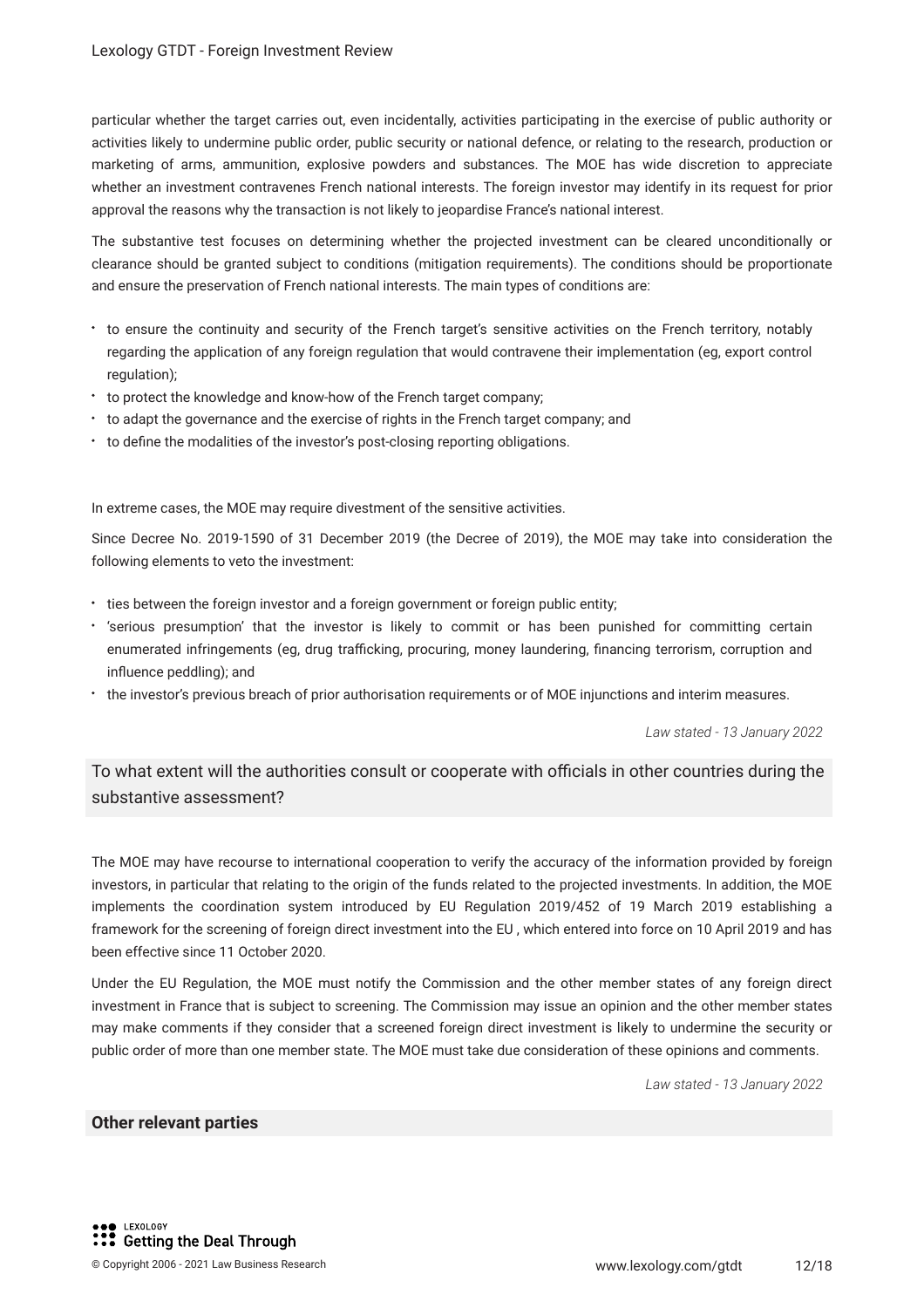What other parties may become involved in the review process? What rights and standing do complainants have?

There are no specifc rights for third parties such as competitors or customers to be involved in the review process, which remains confdential. However, ministries concerned by the projected transaction are consulted by the MOE through a confdential inter-ministerial process.

*Law stated - 13 January 2022*

#### **Prohibition and objections to transaction**

What powers do the authorities have to prohibit or otherwise interfere with a transaction?

Once the review is completed, the MOE may:

- authorise the transaction without condition (rather rare);
- authorise the transaction subject to conditions aimed at ensuring that the transaction will not adversely affect public order, public safety or national security (most of the cases when the MOE decides to review the investment); or
- refuse to authorise the transaction if adverse effects cannot be remedied (very rare).

In addition, if the investor fails to notify the transaction, the MOE may enjoin the investor to:

- fle for prior authorisation this measure is not simply punitive, but may also be used by the MOE to give the foreign investor the possibility to cure the situation;
- unwind the transaction at his or her own expense; or
- amend the transaction.

*Law stated - 13 January 2022*

Is it possible to remedy or avoid the authorities' objections to a transaction, for example, by giving undertakings or agreeing to other mitigation arrangements?

The MOE may require the clearance to be conditional upon certain conditions undertaken by the foreign investor. The MOE will require that a specifc entity within the chain of control of the foreign investor be responsible for the implementation of the conditions.

Following the Decree of 2019, the purpose of conditions is to:

- ensure the continuity and security of the French target's sensitive activities on the French territory, and notably regarding the application of any foreign regulation that would contravene their implementation (eg, export control regulation);
- protect the knowledge and know-how of the French target company;
- adapt the governance and the exercise of rights in the French target company; and
- defne the modalities of the investor's post-closing reporting obligations.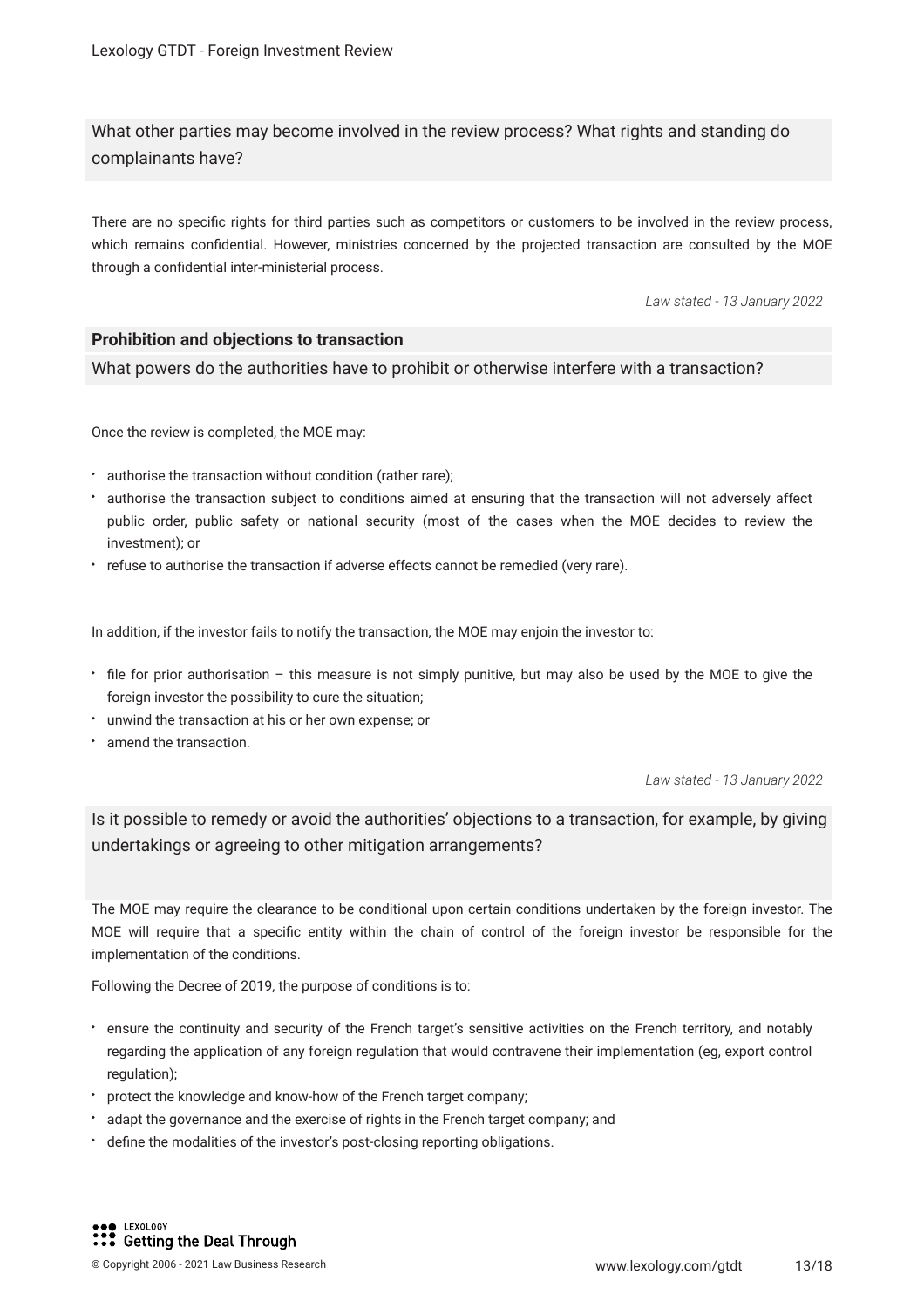In practice, the conditions may include maintaining existing contracts with French public entities, maintaining research and development capabilities, and maintaining production in France. They may also include corporate requirements such as ensuring that sensitive activities are carried out by a French legal entity, or imposing information-access and governance requirements involving French authorities. Although the MOE indicated that it was a marginal hypothesis, it may also impose the divestment of shares acquired in the target entity or branch of activity of the target entity.

The conditions may be subsequently modifed at the investor's request, notably in the case of an unforeseeable change in economic and regulatory commitments, or in its shareholding structure. Under certain circumstances, the subsequent modifcation of conditions may also be initiated by the MOE. The MOE must inform the investor of the reasons justifying such a modifcation and give him or her an opportunity to present observations within 45 business days.

If an investor fails to comply with the conditions imposed by the MOE in its clearance decision, the following injunctions may be pronounced:

- withdrawal of the clearance;
- compliance with the initial conditions; or
- compliance with new conditions set out by the MOE, including unwinding the transaction or divesting all or part of the sensitive activities carried out by the target.

These measures may be issued only after the foreign investor has been given 15 days' notice to submit observations. In the case of an emergency, exceptional circumstances or an imminent threat to public policy, public security or national defence, the investor must still be given a minimum of fve working days' notice. The MOE may also subject the measures to a daily penalty that may not exceed €50,000.

In addition, the MOE may impose monetary sanctions amounting to twice the value of the investment at stake, 10 per cent of the annual turnover achieved by the target company, €1 million for natural persons or €5 million for legal entities.

*Law stated - 13 January 2022*

#### **Challenge and appeal**

Can a negative decision be challenged or appealed?

The MOE's decisions may be appealed before the French administrative courts following a full judicial review.

*Law stated - 13 January 2022*

#### **Confdential information**

What safeguards are in place to protect confdential information from being disseminated and what are the consequences if confidentiality is breached?

The MOE review is a confdential process. All agents of the MOE and other competent administrative services are subject to professional secrecy and liable to criminal sanctions in the case of violation.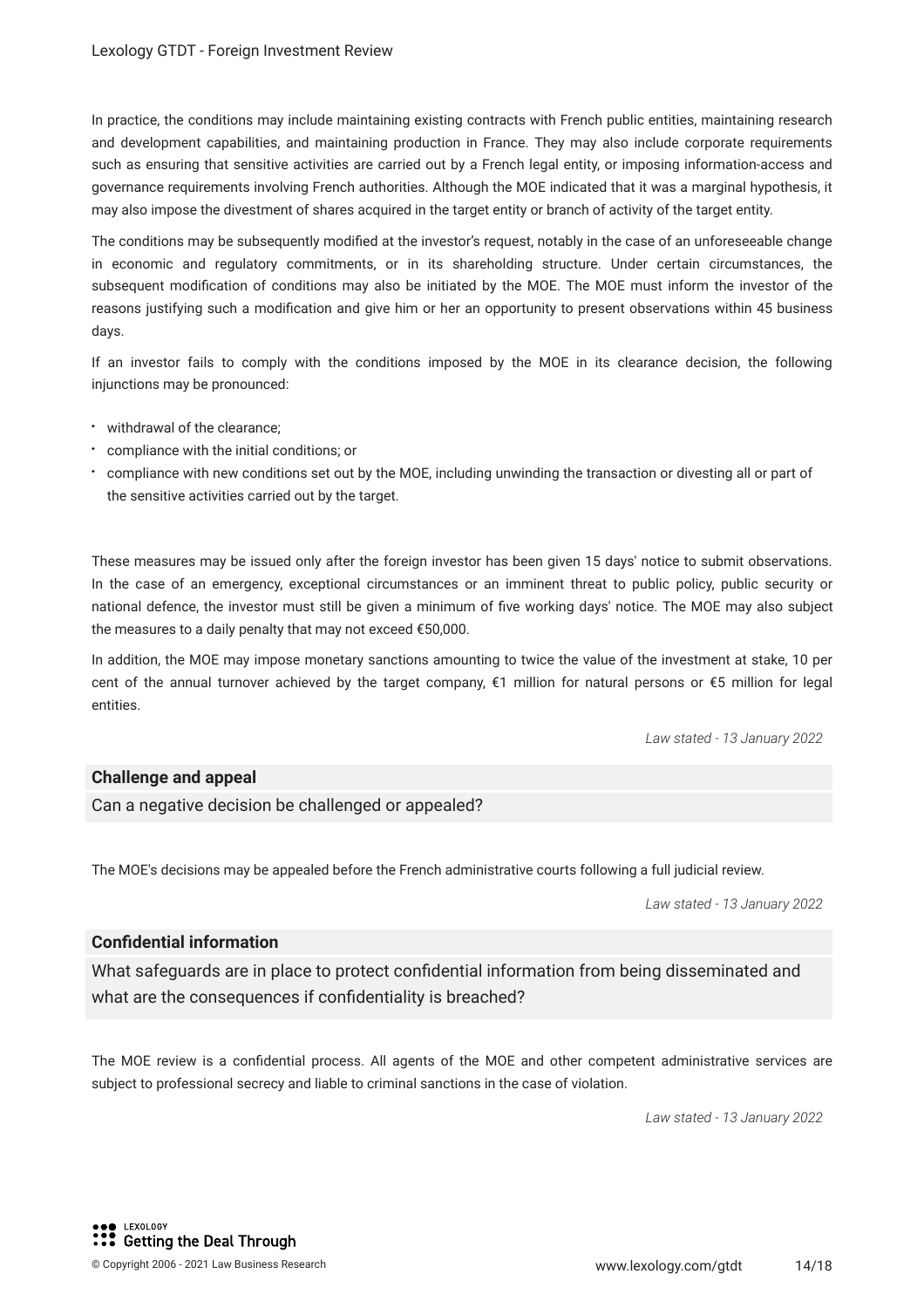#### **RECENT CASES**

#### **Relevant recent case law**

Discuss in detail up to three recent cases that refect how the foregoing laws and policies were applied and the outcome, including, where possible, examples of rejections.

The Ministry of Economy (MOE) does not publish clearance decisions or refusal decisions issued in individual cases. However, some cases are reported in the press. For example, in March 2020, the press reported that the MOE issued an informal objection to the US company Teledyne Technologies Inc's contemplated investment in Photonis, a French company developing advanced photon and electron multipliers used in technology for night vision in defence and aerospace applications as well as detection instruments directly related to nuclear deterrence.

This projected investment is the first officially reported foreign investment to have been put on hold by the MOE. One of the MOE's main concerns was that it could harm French technological sovereignty. Teledyne fnally withdrew its offer.

*Law stated - 13 January 2022*

#### **UPDATE AND TRENDS**

#### **Key developments of the past year**

Are there any developments, emerging trends or hot topics in foreign investment review regulation in your jurisdiction? Are there any current proposed changes in the law or policy that will have an impact on foreign investment and national interest review?

In recent years, the list of sensitive sectors subject to French foreign investments control review has been substantially expanded following three reforms.

- Decree No. 2014-479 of 14 May 2014 expanded the scope of activities reviewed, notably to energy, water supply, transportation, telecoms and public health.
- Decree No. 2018-1057 of 29 November 2018 expanded the list of sensitive sectors to activities relating to the interception and detection of correspondence and conversations, capture of computer data, security of information systems, space operations and electronic systems used in public security missions. This Decree also expanded the scope of review to research and development (R&D) activities in cybersecurity, artifcial intelligence, robotics, additive manufacturing, semiconductors, certain dual-use goods and technologies, and sensitive data storage. A Ministerial Order of 27 April 2020 broadened the list to include R&D activities in biotechnologies and, more recently, a Ministerial Order of 10 September 2021 added to this list R&D activities in the production of renewable energy. According to the Ministry of Economy (MOE), the aim is to protect essential activities in order to guarantee the 'greening' of French energy.
- Decree No. 2019-1590 of 31 December 2019 supplemented the list by adding the editing, printing and distribution of print and digital political press as well as activities relating to the production, transformation or distribution of agricultural products enumerated at Annex I of the Treaty on the Functioning of the European Union when they contribute to food security objectives (ie, ensure access to safe, healthy, diversifed food; protect and develop agricultural lands; and promote France's food independence).

In May 2019, Law No. 2019-486 of 22 May 2019 on Business Growth and Transformation (the PACTE Law) strengthened the powers of the French authorities in the case of breach of the fling requirement or conditions imposed in the context of a clearance decision. The PACTE Law also introduced some transparency into the French review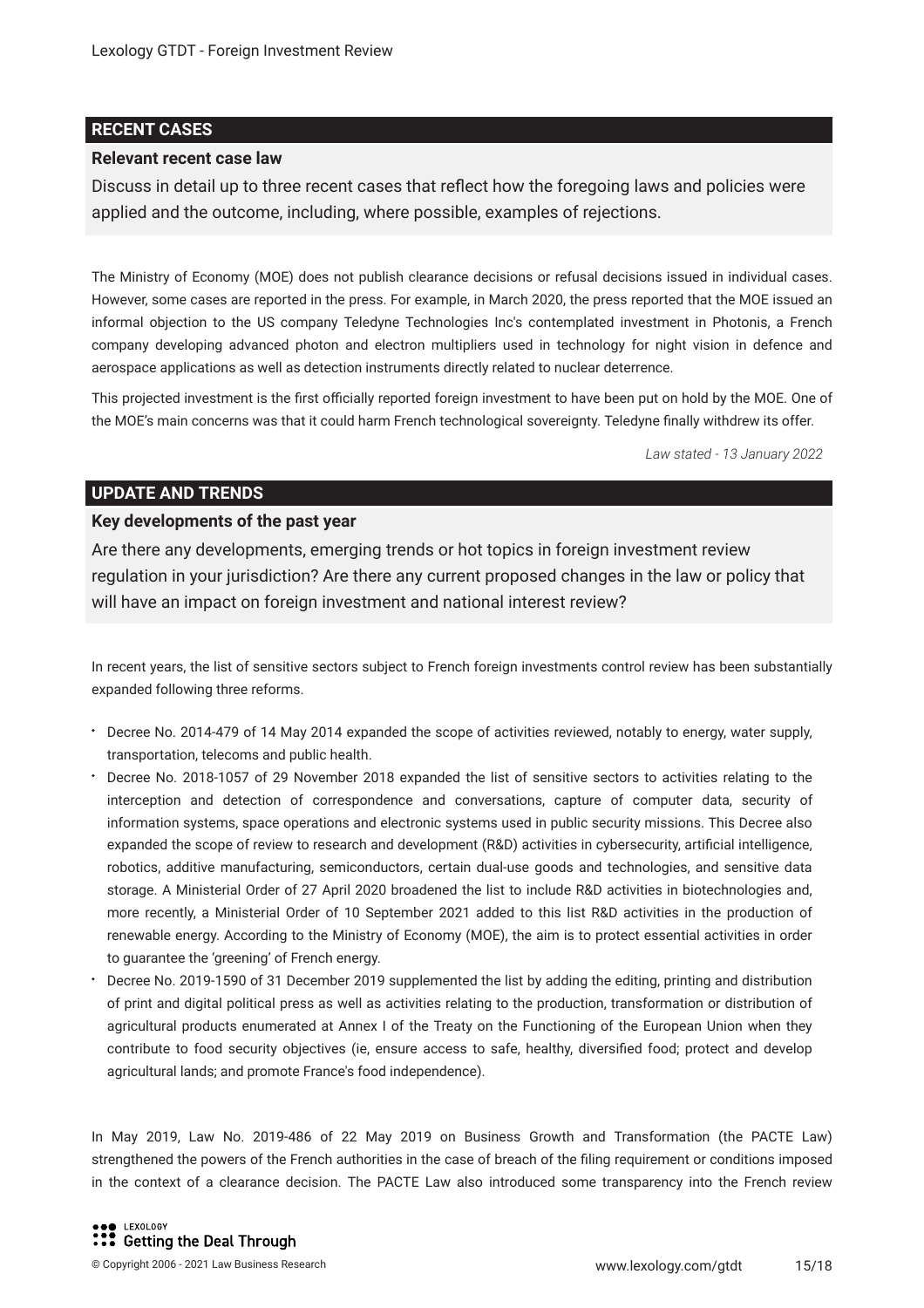system by requiring the MOE to issue yearly public general statistics (on a no-name basis) in relation to French national security reviews. This serves as a relevant tool to get a better sense of the general approach adopted by the MOE.

Subsequently, Decree No. 2019-1590 of 31 December 2019 and the Ministerial Order of 31 December 2019 relating to foreign investments in France, which entered into force on 1 April 2020, amended the regime to include new strategic sectors, refne certain concepts and provide a clearer review framework for foreign investors. The MOE indicated orally that the new regime is meant to provide more fexibility in the follow-up and revision of the conditions imposed on foreign investors. We do not expect substantive reform to be adopted in the coming years. The MOE is currently working on guidelines clarifying the rules, notably from a sectorial standpoint.

The French legal framework is now subject to the coordination system introduced by EU Regulation 2019/452 of 19 March 2019 establishing a framework for the screening of foreign direct investment into the EU , which entered into force on 10 April 2019 and became effective on 11 October 2020.

Finally, the French government adopted two measures to circumvent the effects of the covid-19 pandemic on the buyout of French strategic companies. First, a Ministerial Order of 27 April 2020 included biotechnology in the list of critical technologies likely to be subject to screening. Second, Decree No. 2020-892 of 22 July 2020 lowered the voting rights threshold from 25 per cent to 10 per cent to review investments in French listed companies of non-EU and non-EEA investors only under a fast-track procedure. This second measure was temporary and was extended to 31 December 2022. In addition, a Ministerial Order of 10 September 2021 added technologies related to the production of renewable energy to the list of critical technologies subject to screening.

Any views expressed in this publication are strictly those of the authors and should not be attributed in any way to White & Case LLP.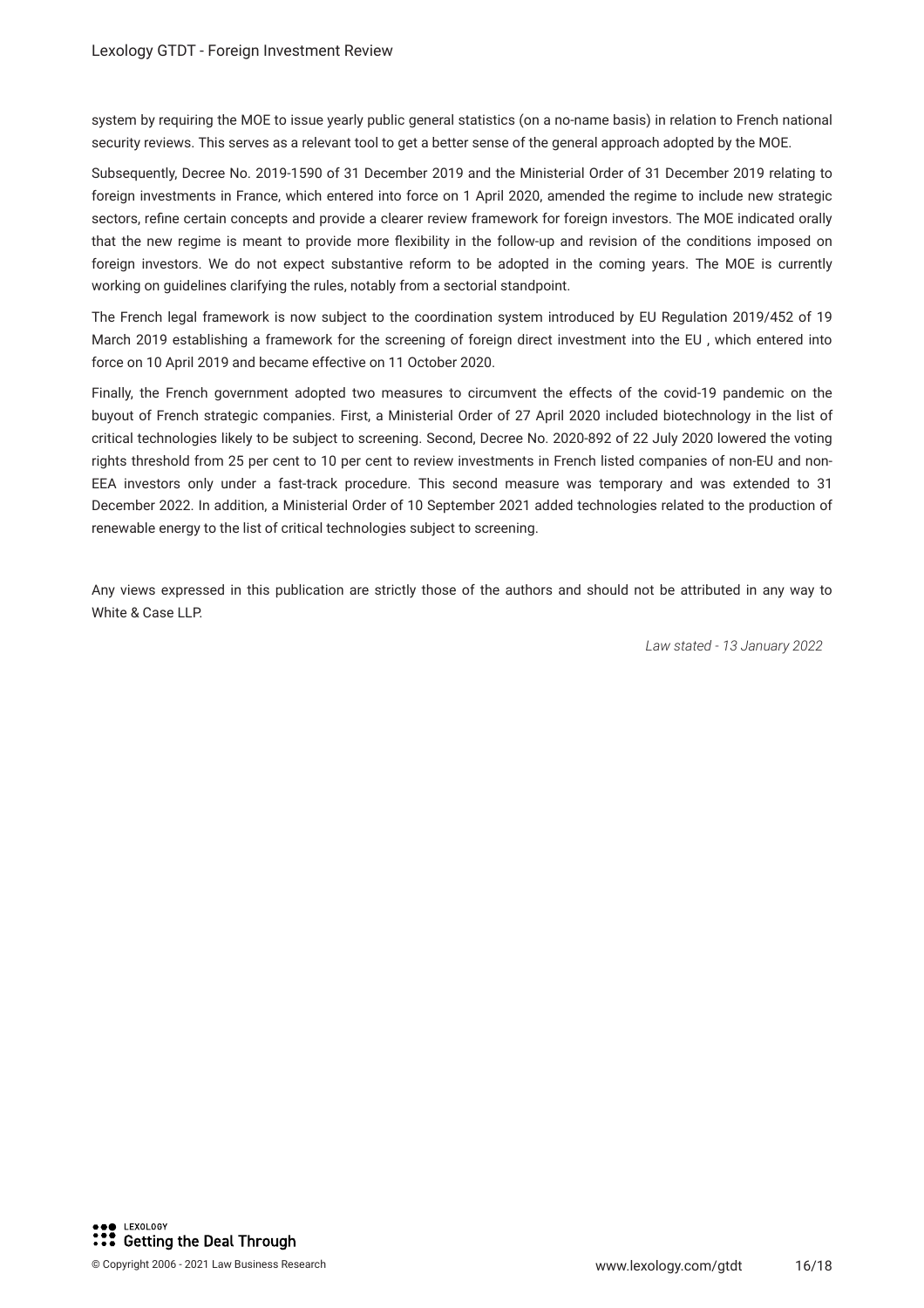# **Jurisdictions**

| <b>NK</b> | <b>Australia</b>            | Gilbert + Tobin                          |
|-----------|-----------------------------|------------------------------------------|
|           | <b>Austria</b>              | Barnert Egermann Illigasch Rechtsanwälte |
|           | <b>Cambodia</b>             | Tilleke & Gibbins                        |
| K         | <b>Canada</b>               | McCarthy Tétrault LLP                    |
|           | <b>China</b>                | Global Law Office                        |
|           | <b>Denmark</b>              | Bech-Bruun                               |
|           | <b>European Union</b>       | Allen & Overy LLP                        |
|           | <b>France</b>               | White & Case LLP                         |
|           | <b>Germany</b>              | Blomstein                                |
| $\bullet$ | India                       | <b>AZB &amp; Partners</b>                |
|           | <b>Indonesia</b>            | Nagashima Ohno & Tsunematsu              |
|           | <b>Italy</b>                | Gianni & Origoni                         |
|           | Japan                       | Tokyo International Law Office           |
|           | Laos                        | Tilleke & Gibbins                        |
|           | <b>Malaysia</b>             | Nagashima Ohno & Tsunematsu              |
|           | <b>Mexico</b>               | White & Case LLP                         |
|           | <b>Myanmar</b>              | Tilleke & Gibbins                        |
| NK .      | <b>New Zealand</b>          | Russell McVeagh                          |
|           | <b>Norway</b>               | CMS Kluge                                |
| - and     | <b>Spain</b>                | White & Case LLP                         |
|           | <b>Sri Lanka</b>            | <b>Tiruchelvam Associates</b>            |
|           | <b>Sweden</b>               | Bokwall Rislund Advokatbyrå              |
|           | <b>Switzerland</b>          | Lenz & Staehelin                         |
|           | <b>Thailand</b>             | Nishimura & Asahi                        |
|           | <b>United Arab Emirates</b> | Afridi & Angell                          |